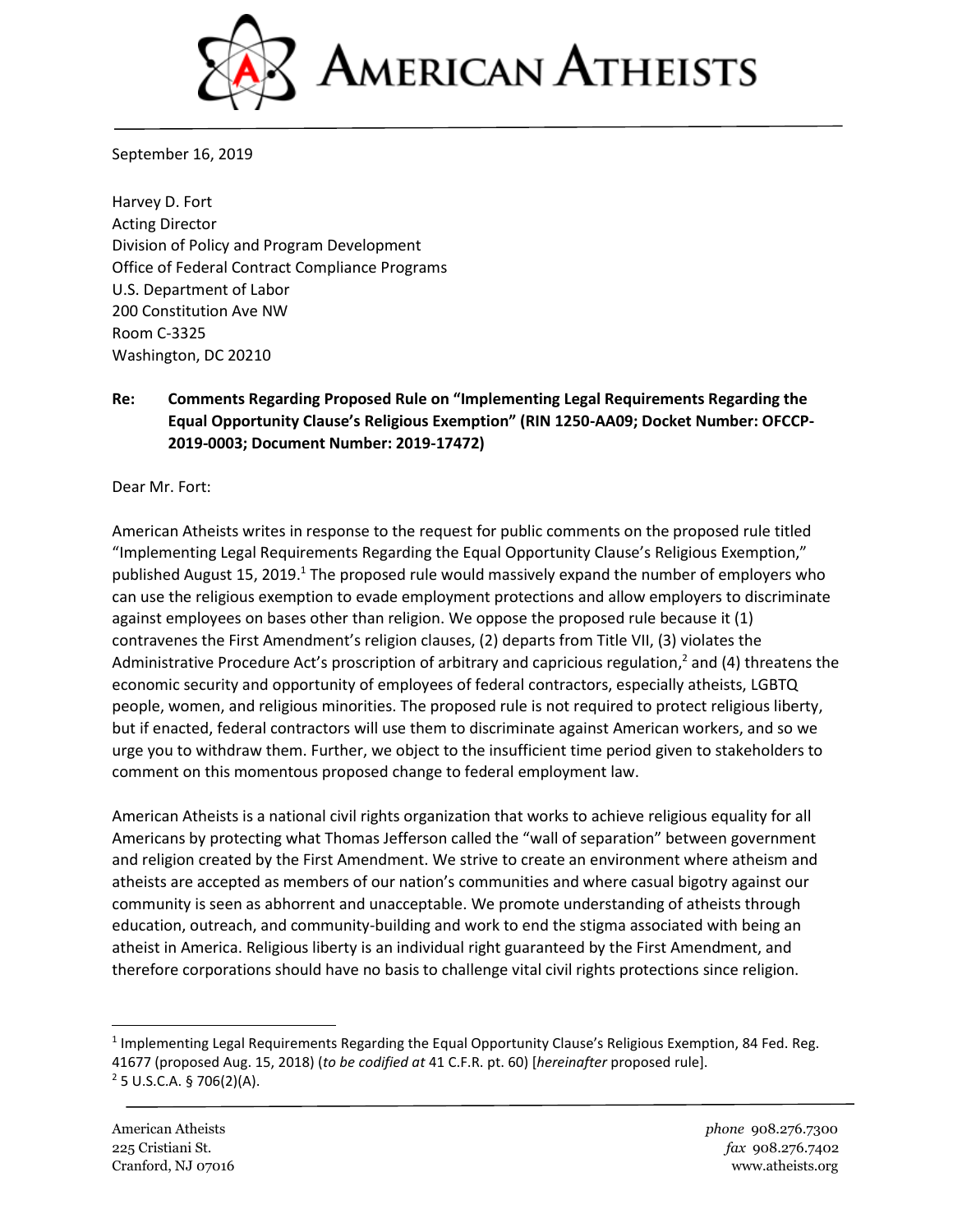The Office of Federal Contract Compliance Programs (OFCCP) estimates that "Executive Order 11246…[protects] approximately one-fifth of the entire U.S. labor force" from discrimination. <sup>3</sup> The federal government spends about half of its discretionary budget on contracts. 4 "In fiscal year 2018, the federal government spent more than \$550 billion on these contracts, an increase of more [than] \$100 billion from 2015." Federal contracts are a massive enterprise involving millions of American workers and hundreds of billions of dollars.

Executive Order 11246, which OFCCP is charged with enforcing, states that "[federal contractors] will not discriminate against any employee or applicant…because of race, color, religion, sex, sexual orientation, gender identity, or national origin."<sup>5</sup> The proposed rule would alter the interpretation of Executive Order 11246. By changing several definitions, the proposed rule would both massively expand the number of employers who can use the religious exemption to discriminate against employees and allow employers to discriminate against employees on bases other than religion. OFCCP attempts to justify the proposed rule by asserting incorrectly that the change would bring the regulation in line with Title VII, citing recent cases while admitting that they do not specifically cover the issue at hand. Furthermore, OFCCP states, without evidence, that religious groups have avoided federal contracts "because of uncertainty regarding…the religious exemption…," despite the fact that Title VII, the Executive Order, and the accompanying regulations have been in place for decades.

# **1. The proposed rule violates the First Amendment's religion clauses.**

The First Amendment to the United States Constitution states that "Congress shall make no law respecting an establishment of religion, or prohibiting the free exercise thereof."<sup>6</sup> These fundamental principles protect the right of Americans to believe and practice religion or irreligion without substantial government interference and involvement.

However, if the proposed rule is enacted, it will violate the Constitution's religion clauses by substantially involving the government in religious practice, promoting dominant religious practices, burdening unpopular religious practices, and harming third parties. For that reason, it would also violate the Administrative Procedure Act's broad prohibition of regulations "contrary to constitutional right[s]."<sup>7</sup> The rule would violate the First Amendment in three ways.

First, the proposed rule would unconstitutionally harm and burden third parties and beneficiaries by allowing widespread discrimination and threatening the job security and job prospects of millions of employees. Accommodations of religion are unconstitutional if they harm third parties, "[burden]

<sup>6</sup> U.S. Const. Amend. I.

 $7$  5 U.S.C.A. § 706(2)(B).

<sup>3</sup> Office of Federal Contract Compliance Programs, *History of Executive Order 11246*,

https://www.dol.gov/ofccp/about/50thAnniversaryHistory.html (last visited Sept. 11, 2019).

<sup>4</sup> WatchBlog, *Federal Government Contracting for Fiscal Year 2018 (Infographic)*, U.S. Government Accountability Office (May 28, 2019), https://blog.gao.gov/2019/05/28/federal-government-contracting-for-fiscal-year-2018 infographic/.

<sup>5</sup> U.S. Department of Labor, Office of Federal Contract Compliance Programs, *Executive Order 11246, As Amended*, https://www.dol.gov/ofccp/regs/statutes/eo11246.htm (last visited Sept. 13, 2019).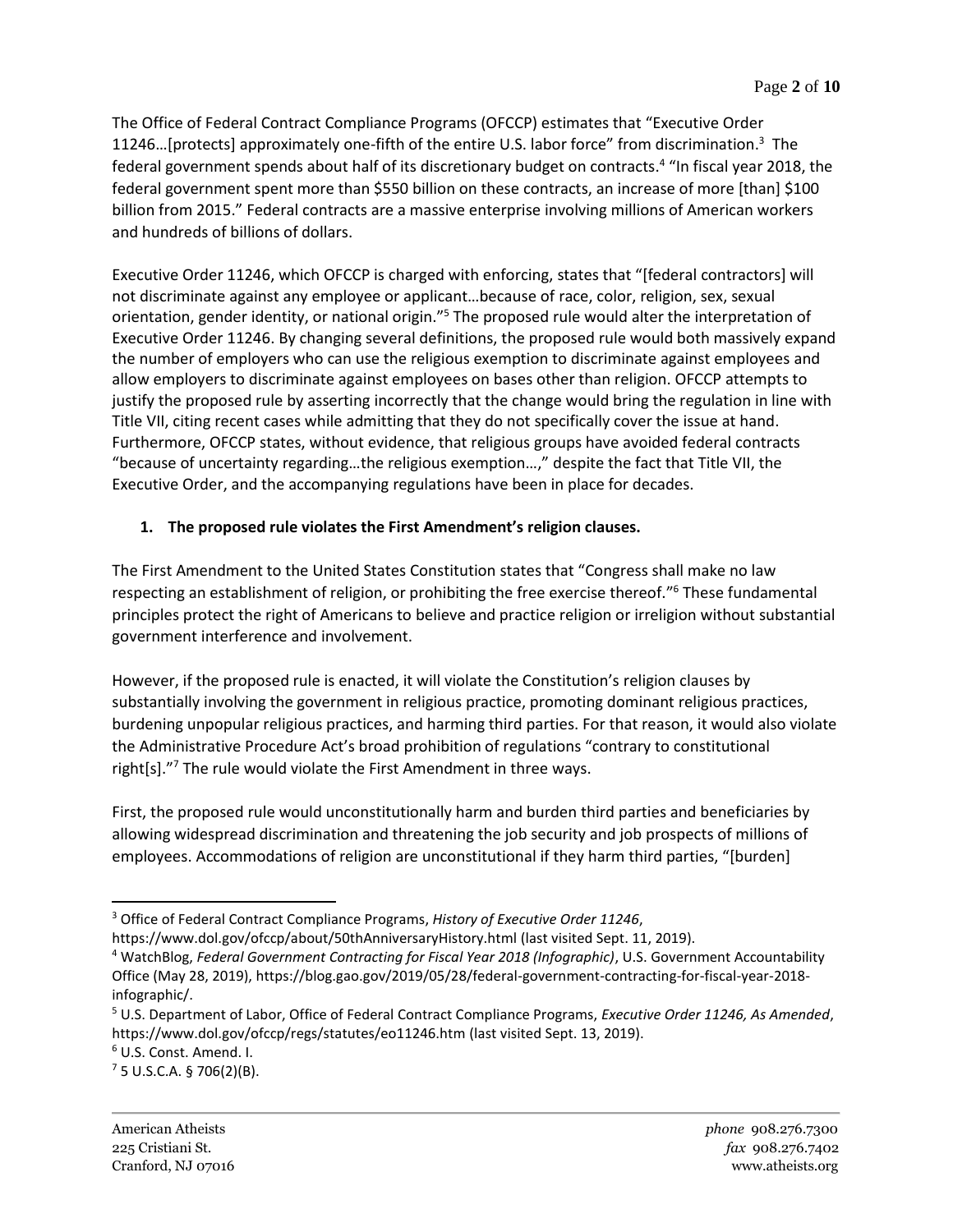private religious exercise," "advance [or compel] a particular religious practice," or "override…significant interests." 8

The proposed rule would unconstitutionally harm two groups of third parties. The first group harmed by the expansion of the religious exemption is employees who would suffer employment discrimination. Atheists, religious minorities, LGBTQ persons, and women would be most likely to suffer because they either reject dominant religious beliefs or act inconsistently with employers' interpretations of those beliefs. Those groups have also been historically some of the most likely to face employment discrimination. But even followers of dominant religious beliefs may be harmed by discrimination from employers who interpret their beliefs differently or who follow a minority religion. In order to maintain their religious beliefs, these groups might have to forego employment opportunities, higher pay, and promotions. This discrimination could take many forms, including refusing to hire employees, firing employees, mistreating employees, imposing onerous restrictions on employees' private practices, denying them benefits, or paying employees less. For example, a purportedly Islamic employer could refuse to hire a Catholic employee, or a Christian employer could penalize a female employee who got an abortion by refusing to increase her pay or firing her.

The second group of third parties harmed by the proposed change in definitions would be beneficiaries of federal programs run by contractors. Some beneficiaries, especially LGBTQ, atheist, or religious beneficiaries, could not in good conscience take advantage of government services provided by religious federal contractors or contractors that they know discriminate against certain types of employees. More specific cases may arise where a potential beneficiary of a government service knows that the contractor working on the service discriminates against a group to which the potential beneficiary belongs. This is most likely to harm atheists, religious minorities, LGBTQ persons, and women, but can also apply to members of dominant religions.

The proposed rule would also unconstitutionally favor specific beliefs over others. By allowing purportedly religious federal contractors to discriminate against employees who do not abide by the employer's religious beliefs, employees who follow dominant religious beliefs will have an economic advantage over employees who are secular, who follow a less popular religion, or who interpret a dominant religion differently from their employer. This provides an economic incentive to believe in the most popular religions and practice in the most conventional way and makes life more difficult for those who refuse to do so, costing them jobs, pay raises, and promotions. Alternatively, these groups will be incentivized to hide or misrepresent their religious views. Such substantial government promotion of religion – even if indirect – is inconsistent with the spirit of the Establishment Clause.

The second major constitutional problem with the proposed rule is that it unconstitutionally favors contractors with dominant religious beliefs over atheist or religious minority contractors by creating benefits that only certain religious employers can effectively enjoy. This violates the fundamental

<sup>8</sup> *Cutter v. Wilkinson*, 544 U.S. 709, 722 (2005); *Estate of Thornton v Caldor, Inc.*, 472 U.S. 703, 703-04 (1985); *Texas Monthly, Inc. v. Bullock*, 489 U.S. 1, 18 fn. 8 (1989).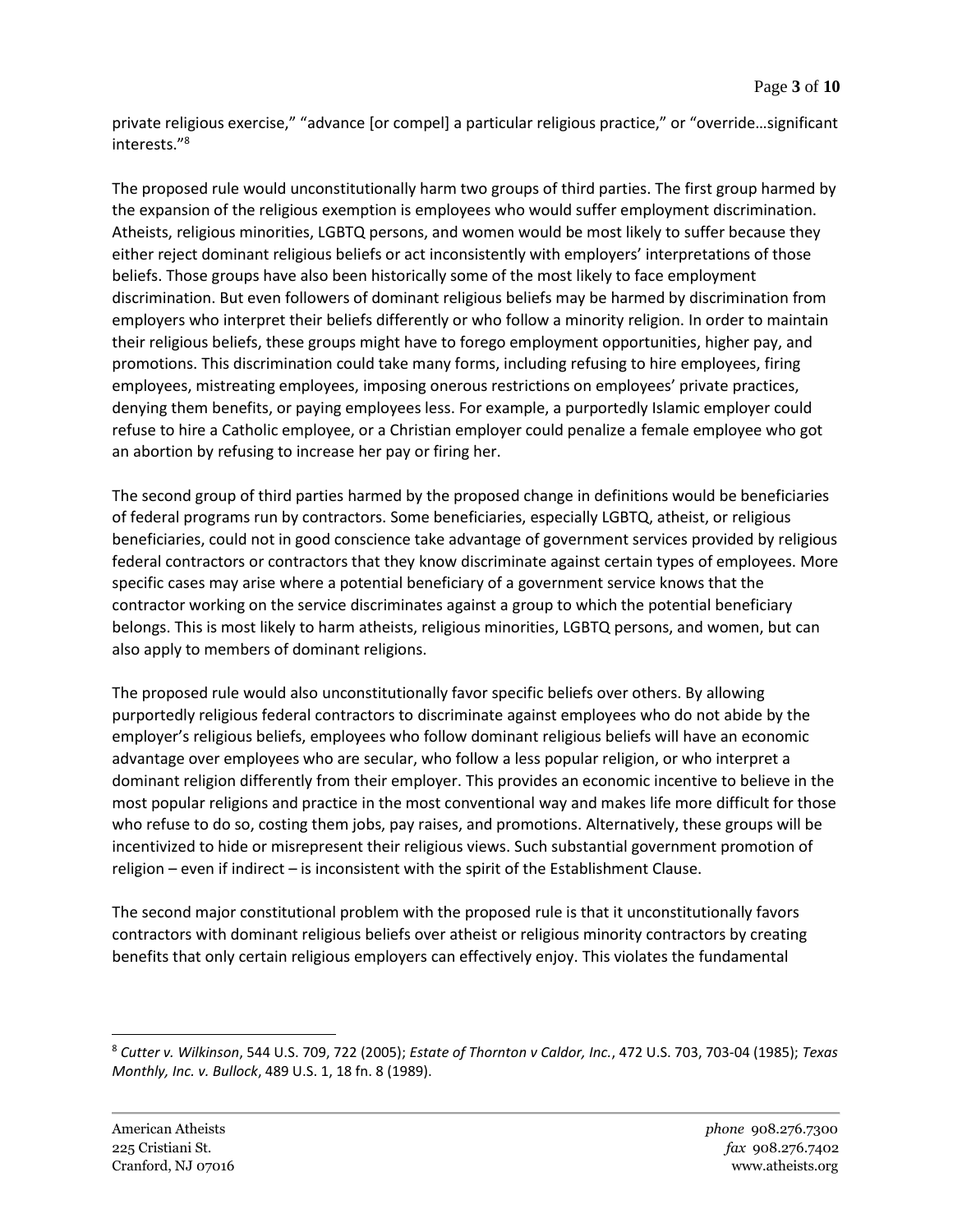principle that "[t]he First Amendment mandates government neutrality between religion and religion, and between religion and nonreligion."<sup>9</sup>

Religious employers who can make use of the expanded religious exemption to elide employment law restrictions gain several valuable benefits: an ability to contract with the federal government and obtain valuable business; a nearly insuperable defense against any claim of discrimination that could even tenuously be explained away by the employer's religious belief; and an ability to streamline hiring and exercise greater control over employees. Secular employers cannot meaningfully use the religious exemption because they do not have a religious mission. Thus, a secular employer could not assert a religious exemption as a defense against a claim of discrimination. Nor can the secular employer exercise the degree of control over employees during the hiring process and employment. The proposed rule would be a gift to religious employers looking to disguise non-religious discrimination or to evade other elements of government contracts, but these are benefits unavailable to secular contractors. The proposed rule would provide an inappropriate advantage on obtaining government contracts if avoiding these employment restrictions allows the religious contractor to perform the contract more cheaply than its secular counterparts.

A third constitutional problem with the proposed rule is that it would entangle the government with religion in violation of the Establishment Clause by requiring improper inquiries into religious beliefs and practices. The government must avoid entanglement with religion, and inquiries into the validity of religious beliefs and content can constitute entanglement.<sup>10</sup> These inquiries would inevitably arise because OFCCP "proposes to apply a but-for standard of causation when evaluating claims of discrimination by religious organizations based on protected characteristics other than religion." Under this test, OFCCP would "find a violation of Executive Order 11246 only if it can prove by a preponderance of the evidence that a protected characteristic other than religion was a but-for cause of the adverse action." This would require examining the beliefs and actions pf managers and employees to determine whether there is a religion-irrelevant reason for termination. Such an inquiry is unlikely to be constitutionally acceptable. Alternately, if OFCCP simply accepts all religious contractors' claims that discrimination is mandated by religious belief, then Executive Order 11246 simply has no applicability to religious contractors – a position that is of even more dubious constitutionality.

## 2. **The proposed rule is inconsistent with Title VII and other federal employment statutes.**

OFCCP argues that the interpretation of Executive Order 11246's religious exemption provision $11$  mirrors Title VII's religious exemption,<sup>12</sup> and that current interpretations of Title VII support the proposed rule.

<sup>9</sup> *Epperson v. State of Ark.*, 393 U.S. 97, 104 (1968).

<sup>10</sup> *Colorado Christian University v. Weaver*, 534 F.3d 1245, 1261-65 (10th Cir. 2008)

<sup>&</sup>lt;sup>11</sup> "Section 202 of this Order shall not apply to a Government contractor or subcontractor that is a religious corporation, association, educational institution, or society, with respect to the employment of individuals of a particular religion to perform work connected with the carrying on by such corporation, association, educational institution, or society of its activities. Such contractors and subcontractors are not exempted or excused from complying with the other requirements contained in this Order." Executive Order 11246, as amended (2014). <sup>12</sup> "[I]t shall not be an unlawful employment practice for a school, college, university, or other educational institution or institution of learning to hire and employ employees of a particular religion if such school, college,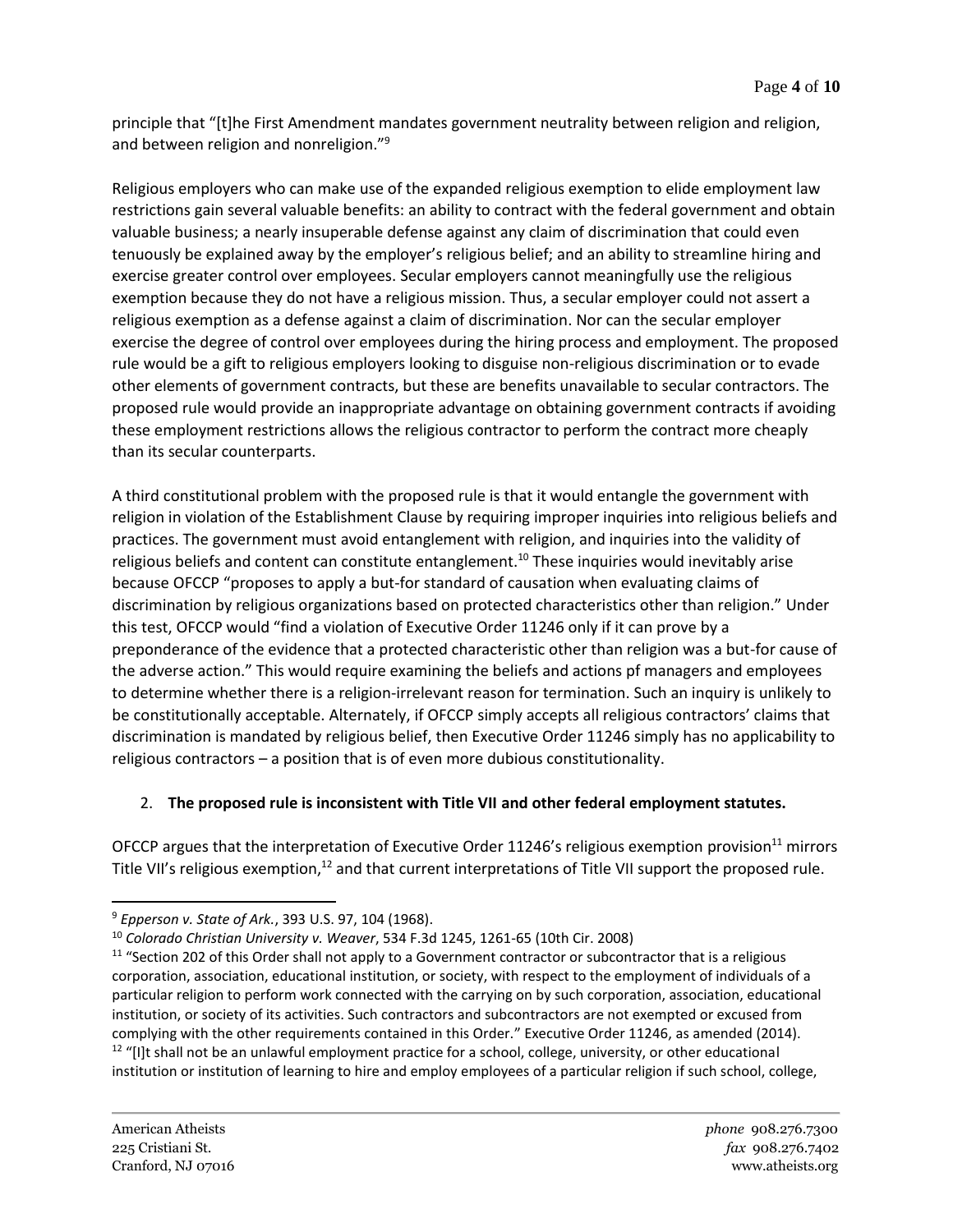However, OFCCP seriously misinterprets Title VII and relevant case law, instead relying on outlier or irrelevant decisions.

Several of the proposed rule's new definitions would be drastic departures from Title VII. Under the prevailing view, *Spencer v. World Vision, Inc.* defines the religious entities eligible for the Title VII religious exemption as "[any] entity [that] is organized for a religious purpose, is engaged primarily in carrying out that religious purpose, holds itself out to the public as an entity for carrying out that religious purpose, and does not engage primarily or substantially in the exchange of goods or services for money beyond nominal amounts."<sup>13</sup> However, OFCCP's proposed definition of a "[r]eligious corporation, association, educational institution, or society" abandons the last portion of the definition in *Spencer* – the nonprofit requirement. OFCCP argues that *Hobby Lobby* justifies this change, but this is a misunderstanding of the decision. <sup>14</sup> *Hobby Lobby* extended "RFRA rights [only to] closely held corporations…," whereas OFCCP's definition is not nearly so limited.<sup>15</sup>

OFCCP weakens several aspects of the *Spencer* test. Under *Spencer*, the group must be "engaged primarily in carrying out [their] religious purpose," conversely, under the proposed definition, the entity need only "engage in exercise of religion consistent with, and in furtherance of, a religious purpose," a much broader standard.<sup>16</sup> Although OFCCP requires the group to "hold[] itself out to the public as carrying out a religious purpose," this part of the test can be easily achieved by "affirming a religious purpose in response to inquiries from a member of the public or a government entity," practically inviting post hoc justification.

Although the Title VII exception "does not exempt religious organizations from Title VII's provisions barring discrimination on the basis of race, gender, or national origin,"<sup>17</sup> OFCCP seeks to define 'particular religion' to allow those forms of discrimination if the employer claims they stem from an employer's religious beliefs.

Finally, OFCCP adopts a stricter test for challenges of discrimination. Your "[Office] proposes to apply a but-for standard of causation when evaluating claims of discrimination by religious organizations based on protected characteristics other than religion..." This test differs from the normal Title VII standard, which uses a "motivating factor" test.<sup>18</sup> The cases OFCCP cites to support this change do not actually support it – one case, in fact, repudiates the change.<sup>19</sup> These varying standards make it challenging for

university, or other educational institution or institution of learning is, in whole or in substantial part, owned, supported, controlled, or managed by a particular religion or by a particular religious corporation, association, or society, or if the curriculum of such school, college, university, or other educational institution or institution of learning is directed toward the propagation of a particular religion." 42 U.S.C.A. § 2000e-2(e)(2).

<sup>13</sup> *Spencer v. World Vision, Inc.,* 633 F.3d 723, 724 (9th Cir. 2011) (per curiam).

<sup>14</sup> *Burwell v. Hobby Lobby Stores, Inc.*, 573 U.S. 682 (2014).

<sup>15</sup> *Id.*, at 717.

<sup>16</sup> *Spencer*, 633 F.3d at 724 (2011) (per curiam).

<sup>17</sup> *Kennedy v. St. Joseph's Ministries, Inc.*, 657 F.3d 189, 192 (2011).

<sup>18</sup> *See* Civil Rights Act of 1991, 42 U.S.C. § 2000(m).

<sup>19</sup> *University of Texas Southwestern Medical Center v. Nassar*, 570 U.S. 338, 343 (2013) ("An employee who alleges status-based discrimination under Title VII need not show that the casual link between injury and wrong is so close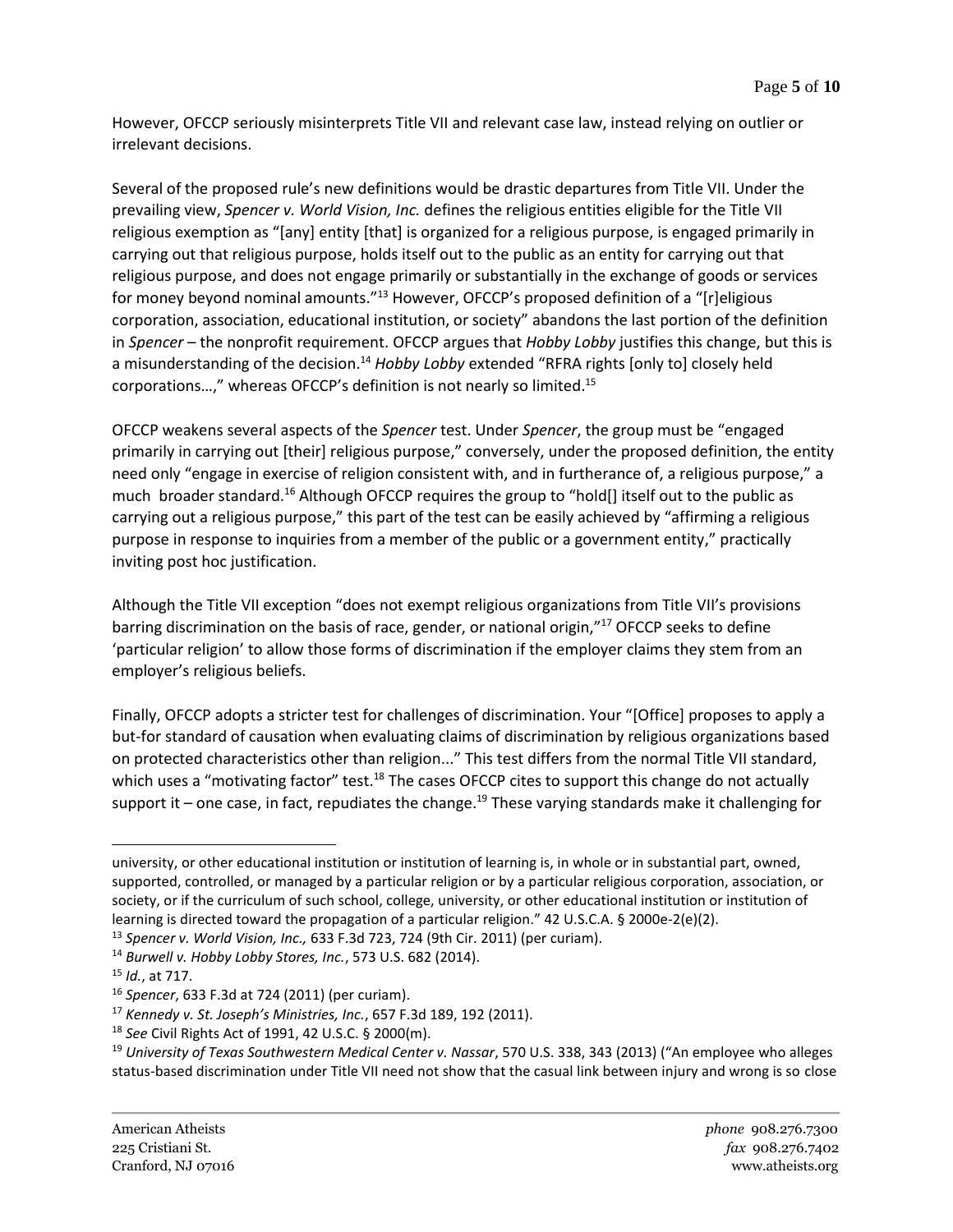contractors seeking to comply with federal law, resulting in extra expense and legal confusion for workers and employers.

## **3. The proposed rule violates the Administrative Procedure Act's prohibition of arbitrary and capricious regulations.**

The Administrative Procedures Act (APA) proscribes regulations that are "arbitrary, capricious…or otherwise not in accordance with law..."<sup>20</sup> The Office is required to provide "adequate reasons for its decisions."<sup>21</sup> It is required to "examine the relevant data and articulate a satisfactory explanation for its action including a rational connection between the facts found and the choice made."<sup>22</sup> Furthermore, it cannot "fail[] to consider an important aspect of the problem, [or offer] an explanation...[that] is so implausible that it could not be ascribed to a difference in view or the product of agency expertise." $^{23}$ Finally, "reasonable regulation ordinarily requires paying attention to the advantages *and* the disadvantages of agency decisions."<sup>24</sup> When an administrative agency substantially changes its position, these requirements are heightened because of the threat to "serious reliance interests,"<sup>25</sup> and any "[u]nexplained inconsistency is…a reason for holding an interpretation to be an arbitrary and capricious change from agency practice…"<sup>26</sup>

Despite the fact that OFCCP has previously interpreted Executive Order 11246 to only allow "religious organizations to prefer to employ...members of a particular religion,"<sup>27</sup> in accordance with Title VII, the Office has not sufficiently acknowledged and explained the change outlined in the proposed rule. OFCCP justifies the proposed rule through three misplaced arguments: (1) OFCCP argues that Executive Order 11246's exemption "should be given a parallel interpretation" to Title VII's exemption, (2) that recent cases "have reminded the federal government of its duty to protect religious exercise," and (3) the current interpretation of the religious exemption has confused religious organizations and stopped them from "participat[ing] as federal contractors…" The proposed rule's inconsistency with Title VII law has been outlined above.

OFCCP's remaining arguments are similarly inapposite. OFCCP mischaracterizes recent case law to support an unprecedentedly broad religious exemption, even while conceding that the cases do not

that the injury would not have occurred but for the act. So-called but-for causation is not the test. It suffices instead to show that the motive to discriminate was one of the employer's motives…") The *Nassar* Court did use a but-for causation test, but the standard was reserved for retaliation claims. *Id.*, at 360.

 $20$  5 U.S.C.A. § 706(2)(A).

<sup>21</sup> *Encino Motorcars, LLC v. Navarro*, 136 S. Ct. 2117, 2125 (2016).

<sup>22</sup> *Motor Vehicle Mfrs. Assn. of United States, Inc. v. State Farm Mut. Automobile Ins. Co.*, 463 U.S. 29, 42 (1983). <sup>23</sup> *Id.*, at 43.

<sup>24</sup> *Michigan v. E.P.A.,* 135 S. Ct. 2699, 2707 (2015).

<sup>25</sup> *F.C.C. v. Fox Television Stations, Inc.*, 556 U.S. 502, 515 (2009).

<sup>26</sup> *National Cable & Telecommunications Ass'n v. Brand X Internet Services*, 545 U.S. 967, 981 (2005) (citation omitted).

<sup>27</sup> United States Department of Labor, Office of Federal Contract Compliance Programs, *Frequently Asked Questions EO 13672 Final Rule* 

<sup>[</sup>https://web.archive.org/web/20150709220056/http:/www.dol.gov/ofccp/LGBT/LGBT\_FAQs.html#Q4].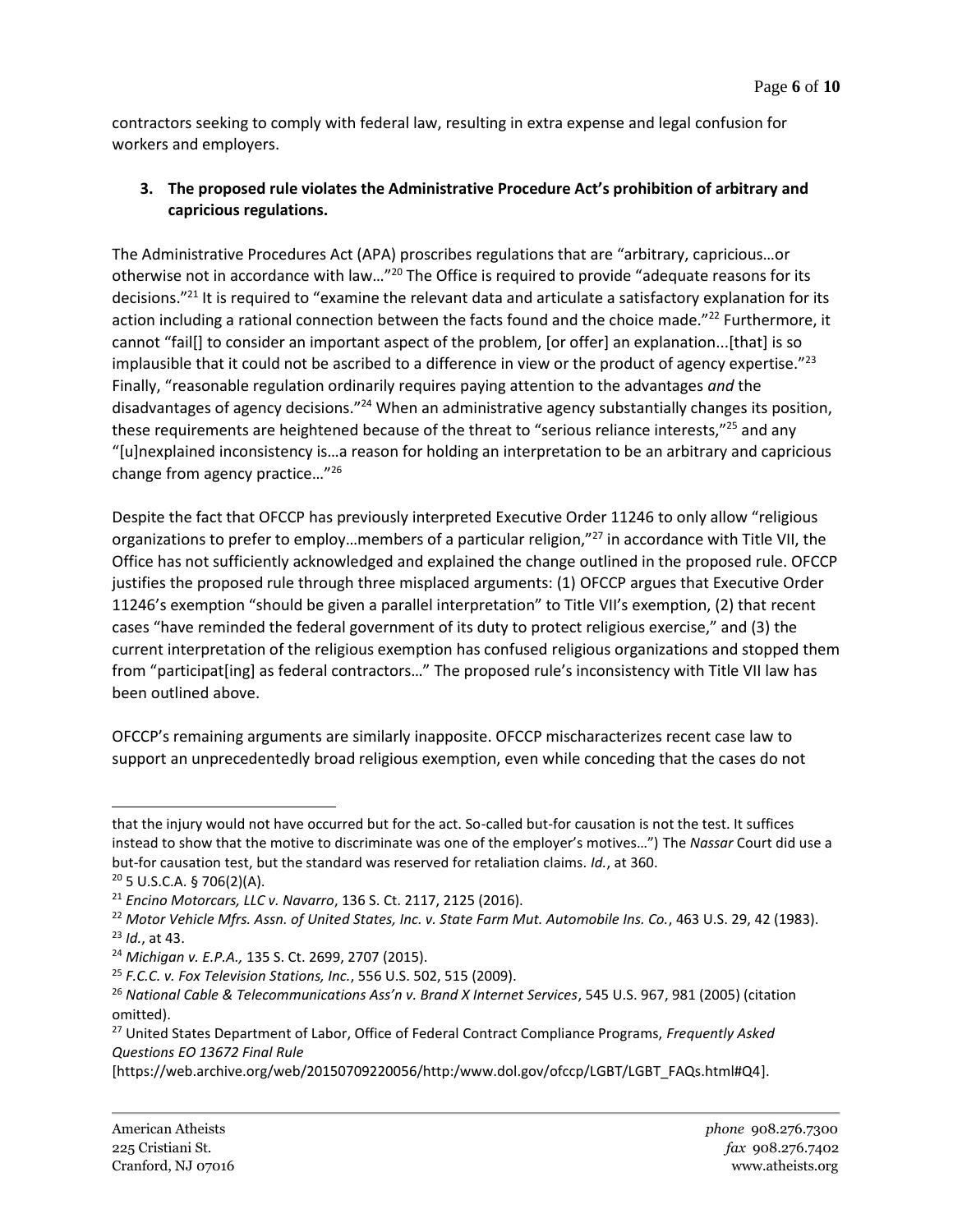specifically support the proposition.<sup>28</sup> For example, OFCCP cites *Hobby Lobby* for the proposition that "the Religious Freedom Restoration Act applies to federal regulation of the activities of for-profit closely held corporations," but fails to acknowledge that the *Hobby Lobby* court affirmed the constitutionality of requiring religious businesses to abide by non-discrimination employment rules.<sup>29</sup>

Another case inappropriately cited is *Trinity Luther*an*,* which OFCCP wrongly claims stands for the proposition that the "government violates the Free Exercise Clause of the First Amendment when it conditions a generally available public benefit on an entity's giving up its religious character, unless that condition withstands the strictest scrutiny." This proposition is grossly improper because *Trinity Lutheran* was expressly limited to discrimination based on religious identity with respect to playground resurfacing,<sup>30</sup> and therefore this case has precisely zero effect on regulations pertaining to federal contractors. However, even if we take this case at its broadest possible interpretation, "that denying a generally available benefit solely on account of religious identity imposes a penalty on the free exercise of religion that can only be justified by a state interest 'of the highest order,'"<sup>31</sup> this decision remains inapplicable. Unlike the circumstances in *Trinity Lutheran*, proposed rule does not deal with benefits or grants, but with general federal contracts. Government contracts to provide essential services are legally distinct from public benefits, and there are valid, nondiscriminatory reasons why such contracts may not be appropriate for religious providers. For example, religious providers may be allowed religious exemptions that undermine the purpose of the contract, or the imposition of a religious provider may result in less accessible services, as described previously.

Finally, OFCCP argues that the proposed rule would eliminate confusion currently stopping religious organizations from "participat[ing] as federal contractors." This argument is undercut by the fact that the proposed rule will increase confusion, not alleviate it, because it deviates from decades of Title VII law. Furthermore, OFCCP provides no evidence of confusion, and the "publicly available federal contracting data" does not support the argument "that [Executive Order 11246, as amended] has excluded faith-based organizations from contracting with the federal government."<sup>32</sup> OFCCP has not offered the fact-based analysis required by the APA, and in its place offers only tenuous rationalization.

Moreover, OFCCP further provides a deeply flawed analysis of the proposed rule' benefits and costs. The economic analysis is flawed from the outset because it assumes the proposed rule will decrease

<sup>&</sup>lt;sup>28</sup> "Although these decisions are not specific to the federal government's regulation of contractors, they have reminded the federal government of its duty to protect religious exercise—and not to impede it." Proposed rule. <sup>29</sup> *Burwell v. Hobby Lobby Stores, Inc.*, 573 U.S. 682, 733 (2014) ("The principal dissent raises the possibility that discrimination in hiring, for example on the basis of race, might be cloaked as religious practice to escape legal sanction…Our decision today provides no such shield. The Government has a compelling interest in providing an equal opportunity to participate in the workforce without regard to race, and prohibitions on racial discrimination are precisely tailored to achieve that critical goal."

<sup>30</sup> *Trinity Lutheran Church of Columbia, Inc. v. Comer*, 137 S. Ct. 2012, Footnote 3 (2017).

<sup>&</sup>lt;sup>31</sup> *Id.*, at 2019 (citations omitted).

<sup>32</sup> Frank J. Bewkes and Caitlin Rooney, *The Nondiscrimination Protections of Millions of Workers Are Under Threat*, Center for American Progress (Sept. 3, 2019),

https://www.americanprogress.org/issues/lgbt/reports/2019/09/03/473958/nondiscrimination-protectionsmillions-workers-threat/.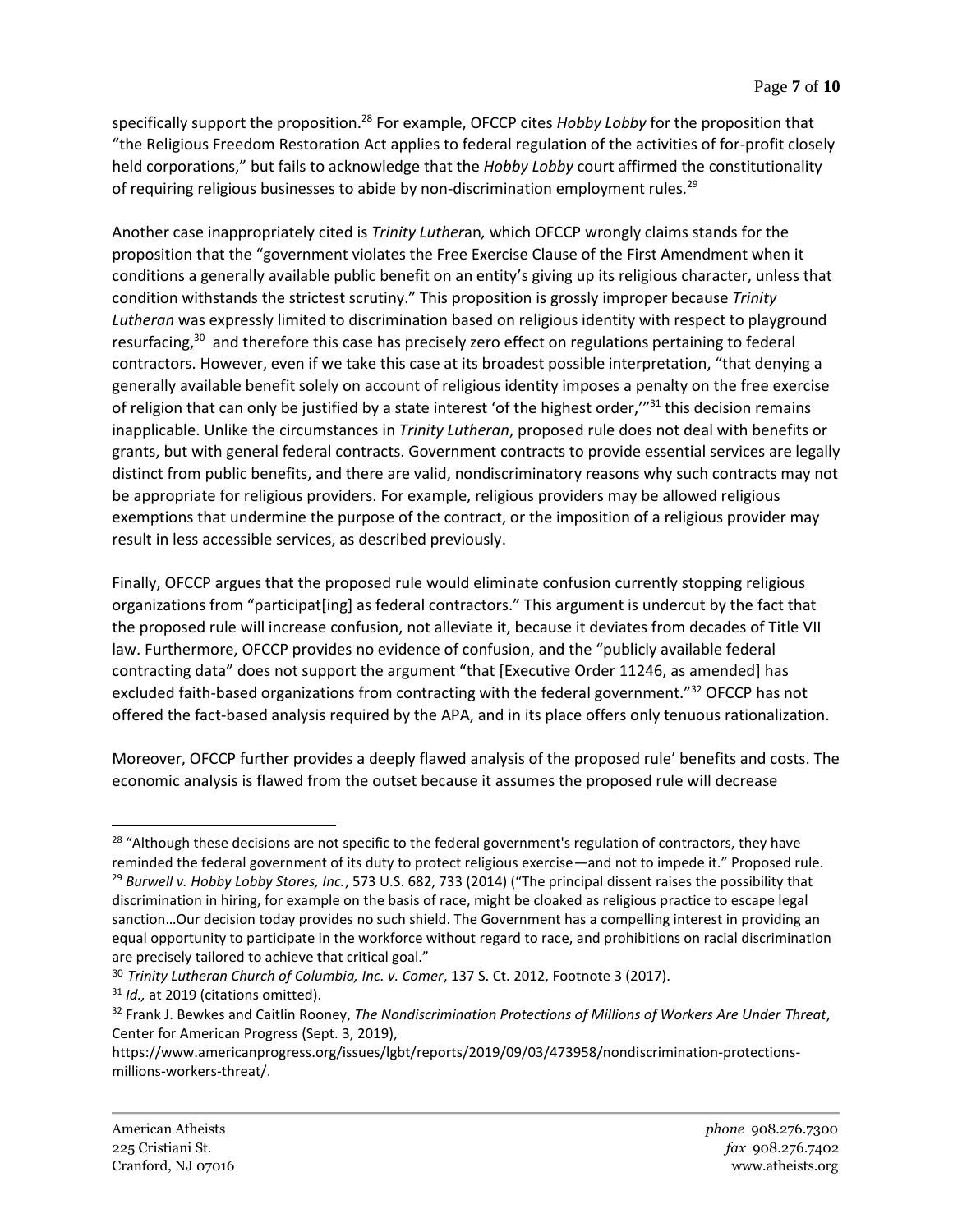confusion. OFCCP unreasonably asserts that the proposed rule will serve values of "equity, fairness, and religious freedom." The assertion that the rule would further equality is bizarre considering the fact that the rule expands employers' ability to discriminate against women, LGBTQ people, and religious minorities, among other groups. Nor is it clear what unfairness the rule could possibly ameliorate that would negate the unfairness of more discrimination. Although the proposed rule claims to promote religious freedom, a critical examination of the consequences of the rule reveal that it will burden employees and beneficiaries of all religious viewpoints, particularly atheists and religious minorities. These disadvantages of the proposed rule, along with the economic inefficiency resulting from discrimination, were not properly analyzed.

Although OFCCP's mission is to "protect workers, promote diversity and enforce the law,"<sup>33</sup> the proposed rule does not include an analysis of the rule's potential to harm workers, increase discrimination, and cloak illegal employment practices. This omission alone establishes that the rule is arbitrary and capricious.

Despite the fact that the proposed rule radically alters settled law, presents several constitutional and legal problems, and involves numerous stakeholders involved in the federal contracting system, comprising a significant portion of the US economy, the Office has provided an abnormally brief comment period. This short comment period, coupled with the Office's refusal to extend it despite requests by interested stakeholders and organizations, is further evidence that the proposed rule is arbitrary and capricious.<sup>34</sup>

## **4. The proposed rule will substantially harm employees of federal contractors, especially LGBTQ persons, women, atheists, and religious minorities.**

Empowering federal contractors to discriminate will affect a massive segment of the country and economy, and the groups most affected by the resulting discrimination will not reasonably be able to avoid it.

The proposed rule will be uniquely harmful to LGBTQ employees. It would allow any employer claiming to be a religious organization to discriminate against LGBTQ employees for their sexual orientation or gender identity. Nearly half of all LGB persons report "experienc[ing] at least one form of employment discrimination because of their sexual orientation at some point in their lives…"<sup>35</sup> More than one in four transgender people have lost a job due to bias, and more than three-fourths have experienced some

<sup>33</sup> U.S. Department of Labor, Office of Federal Contract Compliance, *Office of Federal Contract Compliance Programs*, https://www.dol.gov/ofccp/aboutof.html (last visited Sept. 13, 2019).

<sup>34</sup> *Estate of Smith v. Bowen*, 656 F. Supp. 1093, 1099 (D. of Colo. 1987) ("finding that "Secretary's failure to extend [60 day comment period] pursuant to the numerous requests [for an extension] was arbitrary and capricious"). <sup>35</sup> Brad Sears and Christy Mallory, *Employment Discrimination against LGBT People: Existence and Impact, in Gender* Identity and Sexual Orientation Discrimination in the Workplace: A Practical Guide (Christine Michelle Duffy, ed., 2014).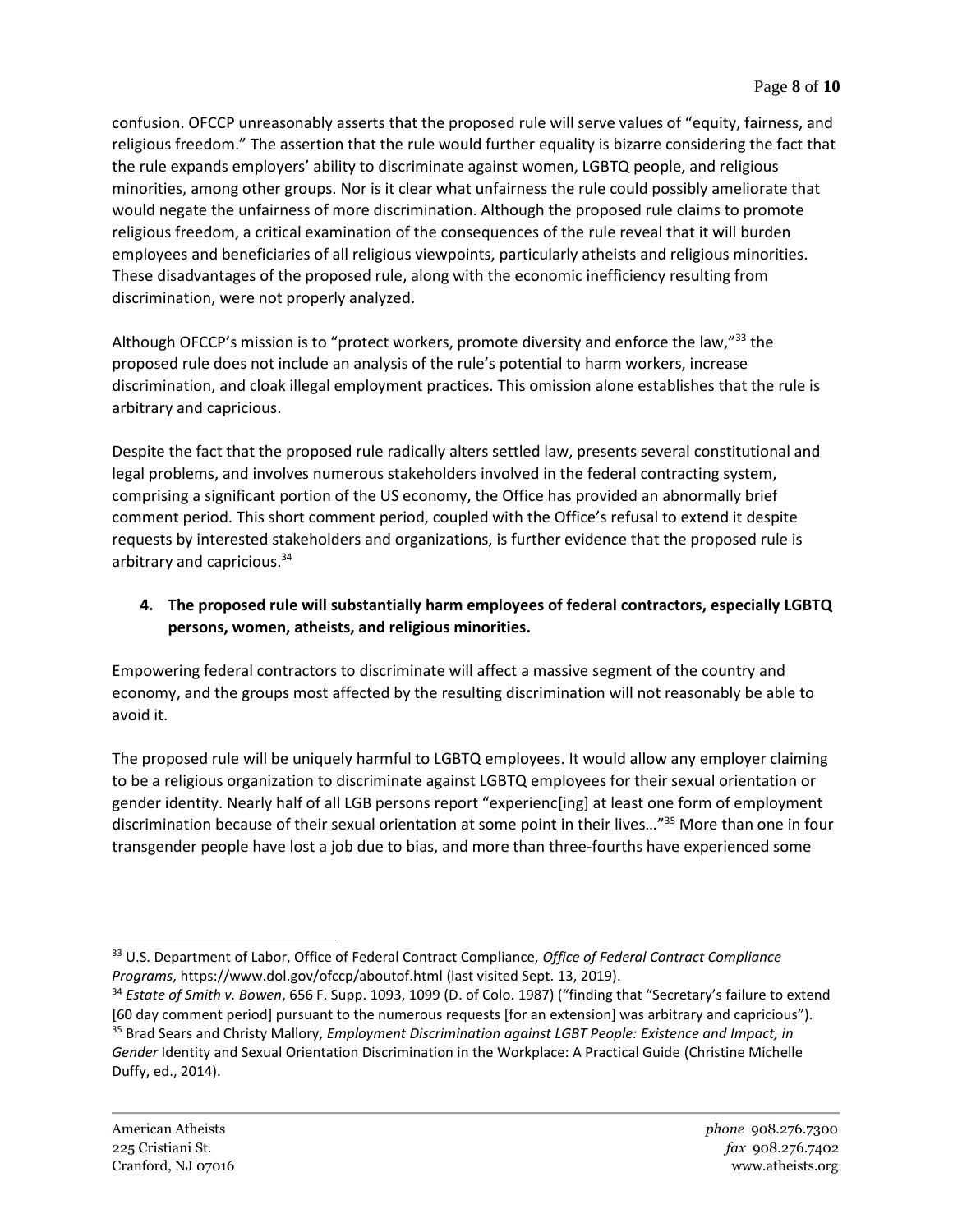form of workplace discrimination."<sup>36</sup> Expanding the religious exemption will further harm employment for LGBTQ populations, a community that OFCCP is charged with protecting.

Women are another group that will disproportionately suffer. Women routinely face discrimination in the workplace. Nearly half of all "working women" report experiencing gender-based discrimination at work.<sup>37</sup> And the wage gap persists, with "female full-time...workers" making "20 percent" less than their male counterparts.<sup>38</sup> Under existing rules, contractors could only discriminate against women if they did not follow the employer's religion. But the proposed rule allows employers to discriminate against women for failing to comply with the employer's religious beliefs. Employers could discriminate against women for their reproductive and familial choices – choices that lie at the heart of individual liberty. Even more absurd, employers could discriminate against women simply for being women. For example, a religious employer may not believe that a woman's social role includes working. Increased discrimination against women will add more burdens to workplace inclusion at a time where women already face significant employment and pay discrimination.

Finally, atheists and religious minorities will be especially disadvantaged by the regulations. The proposed rule would massively expand the number of employers who can discriminate on the basis of an employee's religion. This discrimination will disproportionately affect groups who do not follow dominant religious beliefs, including atheists and religious minorities. Large sections of the workforce may be prohibited from employment opportunities because they do not share the religious beliefs of employers. Discrimination is especially likely against unpopular groups like atheists and Muslims. This result is inefficient, harmful to the job security and job prospects of atheists and religious minorities, and inconsistent with the religious equality required by the First Amendment.

<sup>36</sup> National Center for Transgender Equality, *Employment*, https://transequality.org/issues/employment (last visited Sept. 11, 2019).

<sup>37</sup> Kim Parker and Cary Funk, *Gender Discrimination Comes in Many Forms for Today's Working Women*, Pew Research Center (Dec. 14, 2017), https://www.pewresearch.org/fact-tank/2017/12/14/gender-discriminationcomes-in-many-forms-for-todays-working-women/.

<sup>38</sup> Institute for Women's Policy Research, *Pay Equity & Discrimination*, https://iwpr.org/issue/employmenteducation-economic-change/pay-equity-discrimination/ (last visited Sept. 11, 2019).